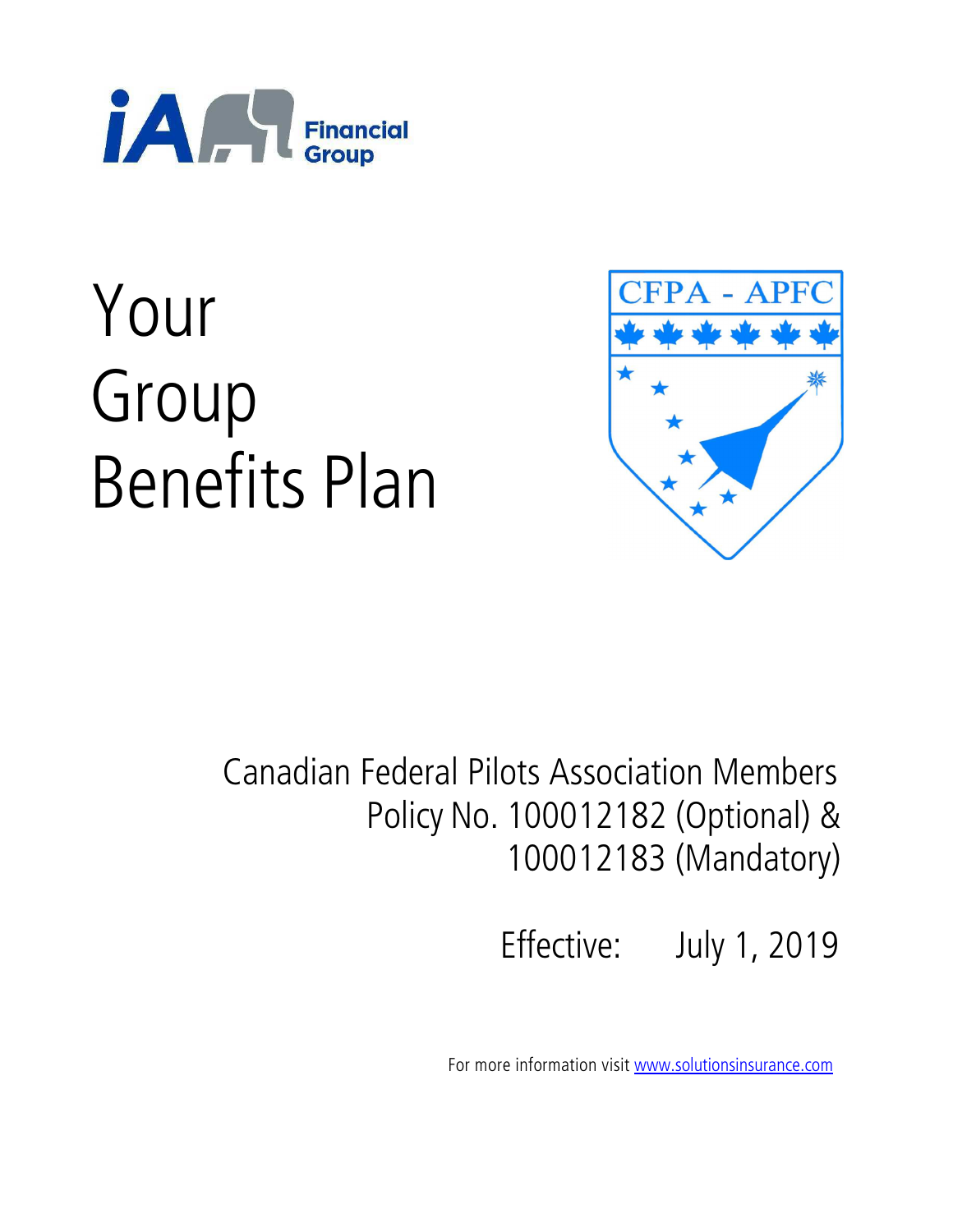## TABLE OF CONTENTS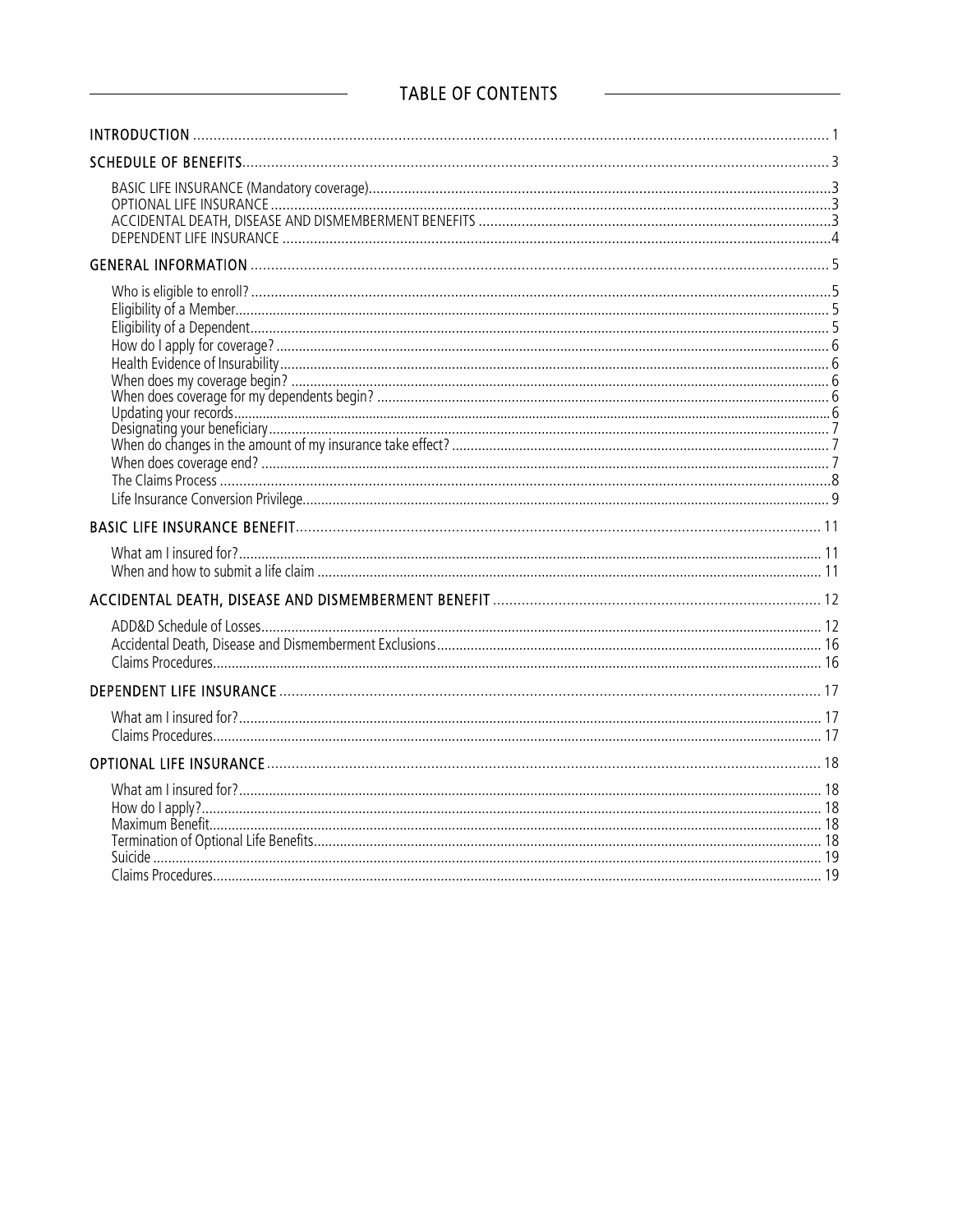#### Introduction

# INTRODUCTION

#### WELCOME TO YOUR GROUP INSURANCE PLAN

We are pleased to provide you with a comprehensive package of group insurance benefits provided by Industrial Alliance Insurance and Financial Services ("iA Financial Group"). Your group insurance plan provides valuable security. This booklet describes in summary your group benefit plan as of the date shown on the cover.

#### The purpose of this booklet

This booklet is designed to outline the Optional Group Insurance benefits which are available to you and your dependents under the group policy issued to your association by iA Financial Group and is available to you upon request to your plan administrator. In the event of any variation between this booklet and the provisions of the Policy, the latter will prevail. All rights with respect to the benefits of an insured person will be governed solely by the group policy which may be amended from time to time.

#### Important note

Possession of this booklet alone does not mean that you or your dependents are automatically insured. The applicable group policy must be in effect and all of the requirements of the policy must be satisfied.

As this booklet contains information that is important to you, you are encouraged to read it thoroughly and discuss any questions you have with your plan administrator. Please file this booklet in a safe place with your other important documents for future reference.

To avoid delays, always include your full name and personal identification number (i.e. certificate number), your group policy name and your group policy number on any claim forms or correspondence submitted to iA Financial Group.

#### Changing your records

To ensure that coverage is kept up to date for you and your dependents, it is vital that you advise your plan administrator of any changes. This includes a name change, change in marital status or dependents, change of beneficiary, or application for benefits previously waived.

#### Your Plan Administrator

Your plan administrator is responsible for making sure that all members are covered for the benefits they are entitled to by submitting all required premiums, reporting all new enrolments, terminations, changes etc. and by keeping all records up to date.

As a member of this Group Benefit Program, it is up to you to provide your plan administrator with the necessary information to perform such duties.

#### Your Plan Administrator contact information:

HUB International Insurance Brokers 120, 6712 Fisher Street SE Calgary, Alberta T2H 2A7 Canada<br>Email address: rbi pilot insurance@hubinternational.com Phone number: 1 888 724 1444 Fax number: 1(403) 938 0232

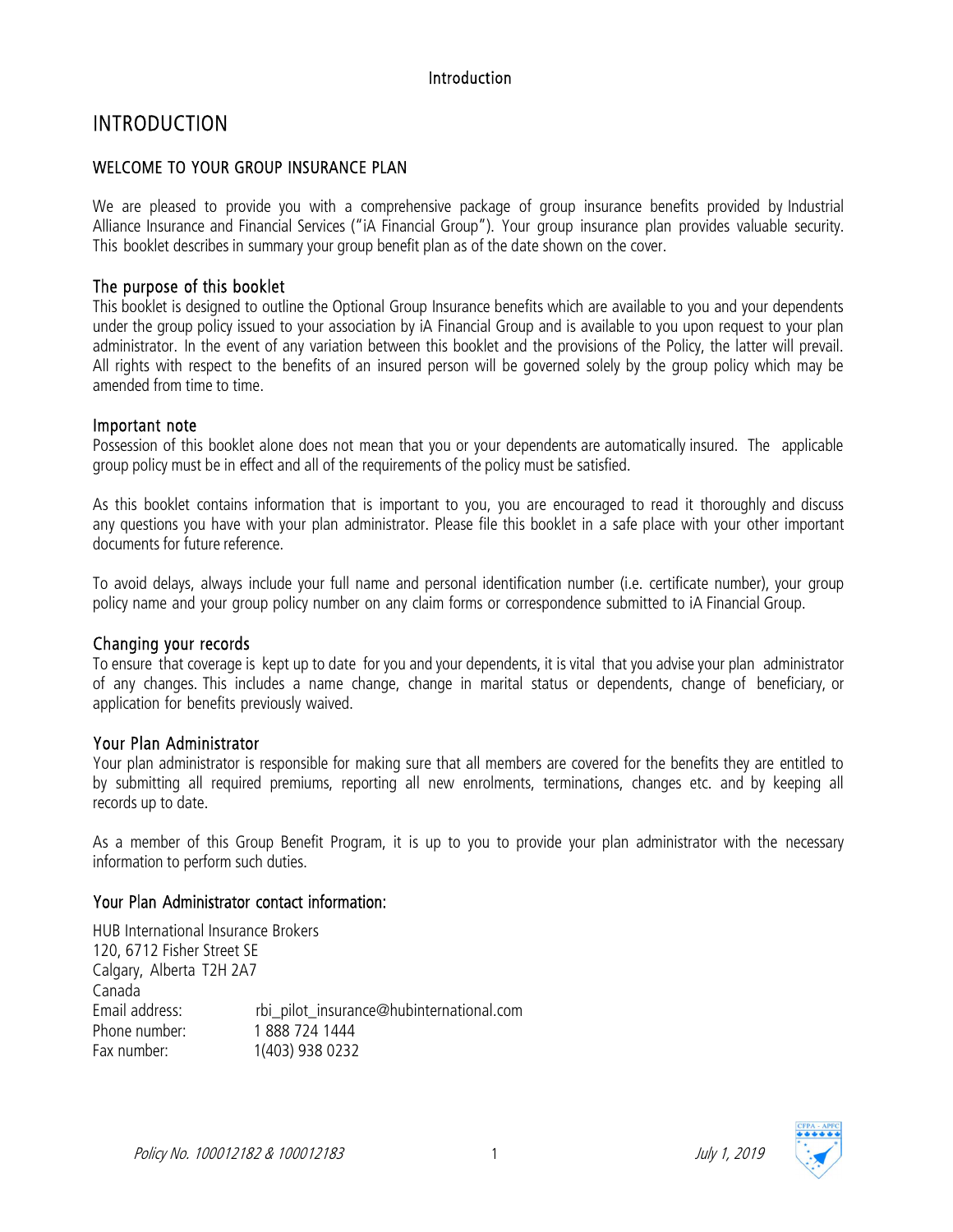#### Introduction

THE INFORMATION CONTAINED IN THIS BOOKLET IS FOR GUIDANCE ONLY. PLEASE KEEP THIS IMPORTANT DOCUMENT IN A SAFE PLACE FOR FUTURE REFERENCE.

Policy No. 100012182 and 100012183 issued by Industrial Alliance Insurance and Financial Services Inc. to Canadian Federal Pilots Association shall be the final basis for the settlement of all claims. Where there is a discrepancy or conflict between the description in this booklet and the Policy, the terms and conditions of the Policy prevail.



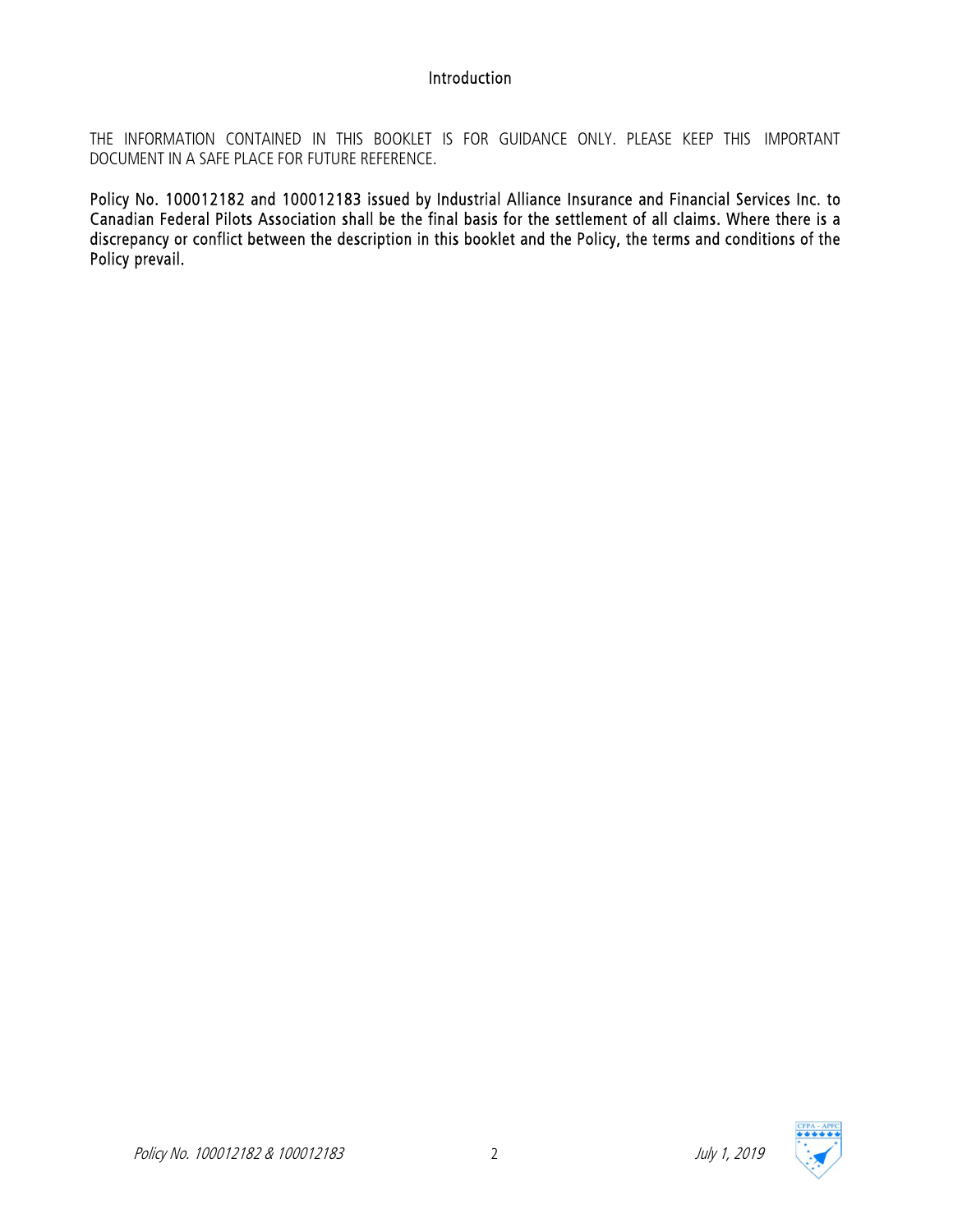#### Schedule of Benefits

# SCHEDULE OF BENEFITS

This Schedule of Benefits must be read together with the benefits described in this booklet.

#### BASIC LIFE INSURANCE (Mandatory coverage)

| Eligible Class:      | All Eligible Regular and Associate Members |
|----------------------|--------------------------------------------|
| Amount of Insurance: | Flat \$25,000 per Member                   |
| Termination age:     | Member's 70 <sup>th</sup> birthday         |

Note: Only Regular and Associate Members are eligible for Basic Life coverage.

#### OPTIONAL LIFE INSURANCE

| Eligible Class:      | All Eligible Regular, Associate and Honorary Members                                                                                       |
|----------------------|--------------------------------------------------------------------------------------------------------------------------------------------|
| Amount of Insurance: | A Member and/or Spouse may select any amount of<br>insurance from a minimum of \$50,000 to a maximum of<br>\$500,000 in units of \$50,000. |
|                      | At age 60, the amount of insurance reduces by 50% to a<br>maximum benefit of \$250,000.                                                    |
| Termination age:     | Covered Person's 70 <sup>th</sup> birthday                                                                                                 |

#### ACCIDENTAL DEATH, DISEASE AND DISMEMBERMENT BENEFITS (Optional Life is a Pre-Requisite to Be Eligible for This Coverage)

| Eligible Class:                  | All Eligible Regular, Associate and Honorary Members                                                  |
|----------------------------------|-------------------------------------------------------------------------------------------------------|
| Amount of Insurance:             | An amount equal to the Member's Optional Life Insurance<br>amount.                                    |
| <b>Critical Disease Benefit:</b> | 10% of the Member's Optional Life Insurance to a<br>maximum amount of \$50,000. Terminates at age 70. |
| Termination age:                 | Member's 70 <sup>th</sup> birthday                                                                    |
| <b>Occupational Coverage:</b>    | Yes. See Special Aviation Provision for details.                                                      |

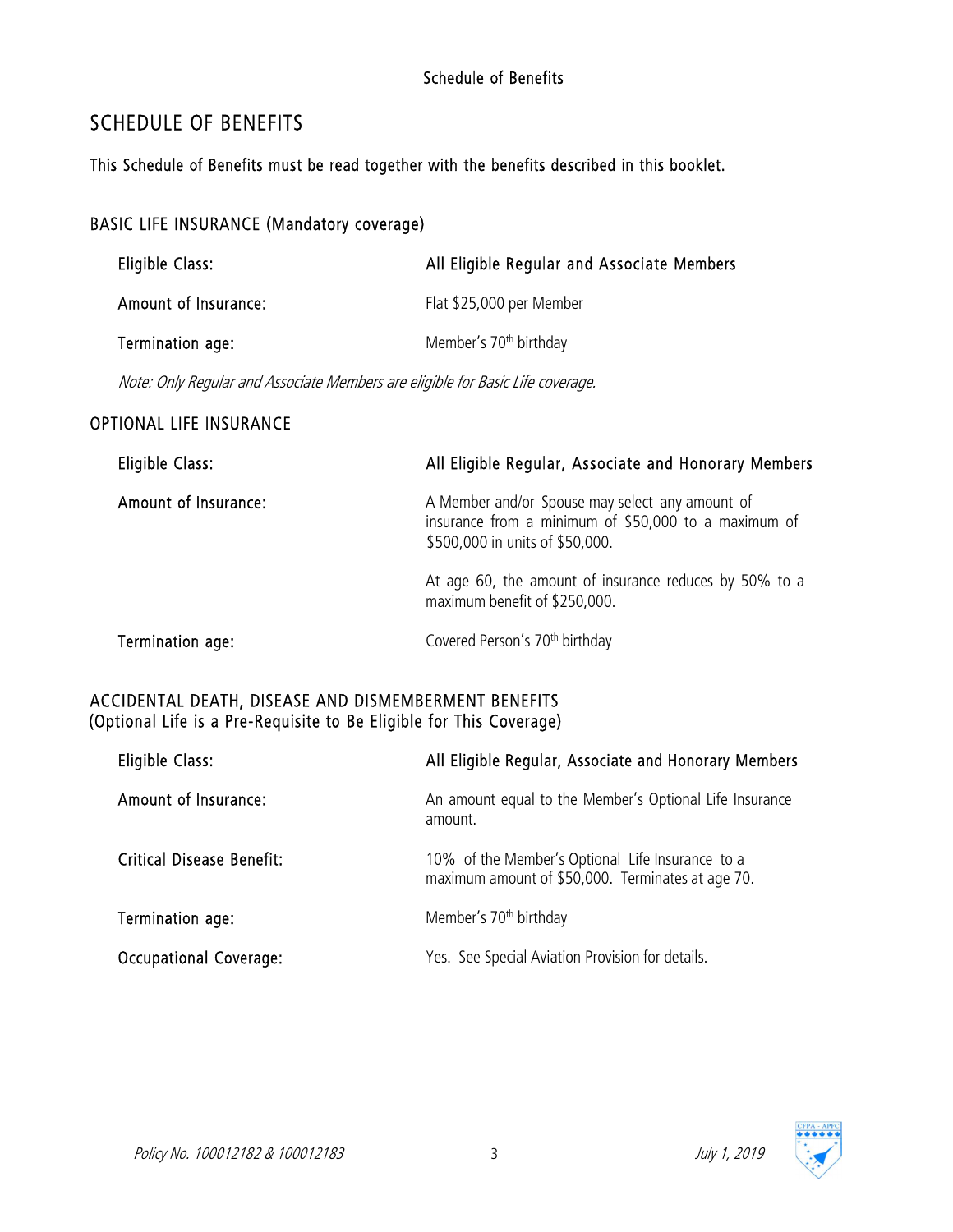#### Schedule of Benefits

#### DEPENDENT LIFE INSURANCE (Mandatory for Members with Dependents - Optional Life is a Pre-Requisite)

| Eligible Class:         | All Eligible Regular, Associate and Honorary Members                                                |
|-------------------------|-----------------------------------------------------------------------------------------------------|
| Amount of<br>Insurance: | \$5,000 Spouse amount<br>\$5,000 Child amount<br>All dependent children are covered for same amount |
| Pre-Natal benefit:      | Indemnity Benefit not to exceed the child amount<br>Coverage begins at 20 weeks gestation           |
| Termination age:        | Member's 70 <sup>th</sup> birthday                                                                  |

Note: Optional Life coverage must be selected before ADD&D and Dependent Life are available. ADD&D is only available to the Member and not his/her Dependents. Dependent Life Insurance is required when Optional Group Life insurance has been selected by a Member who has eligible Dependents.

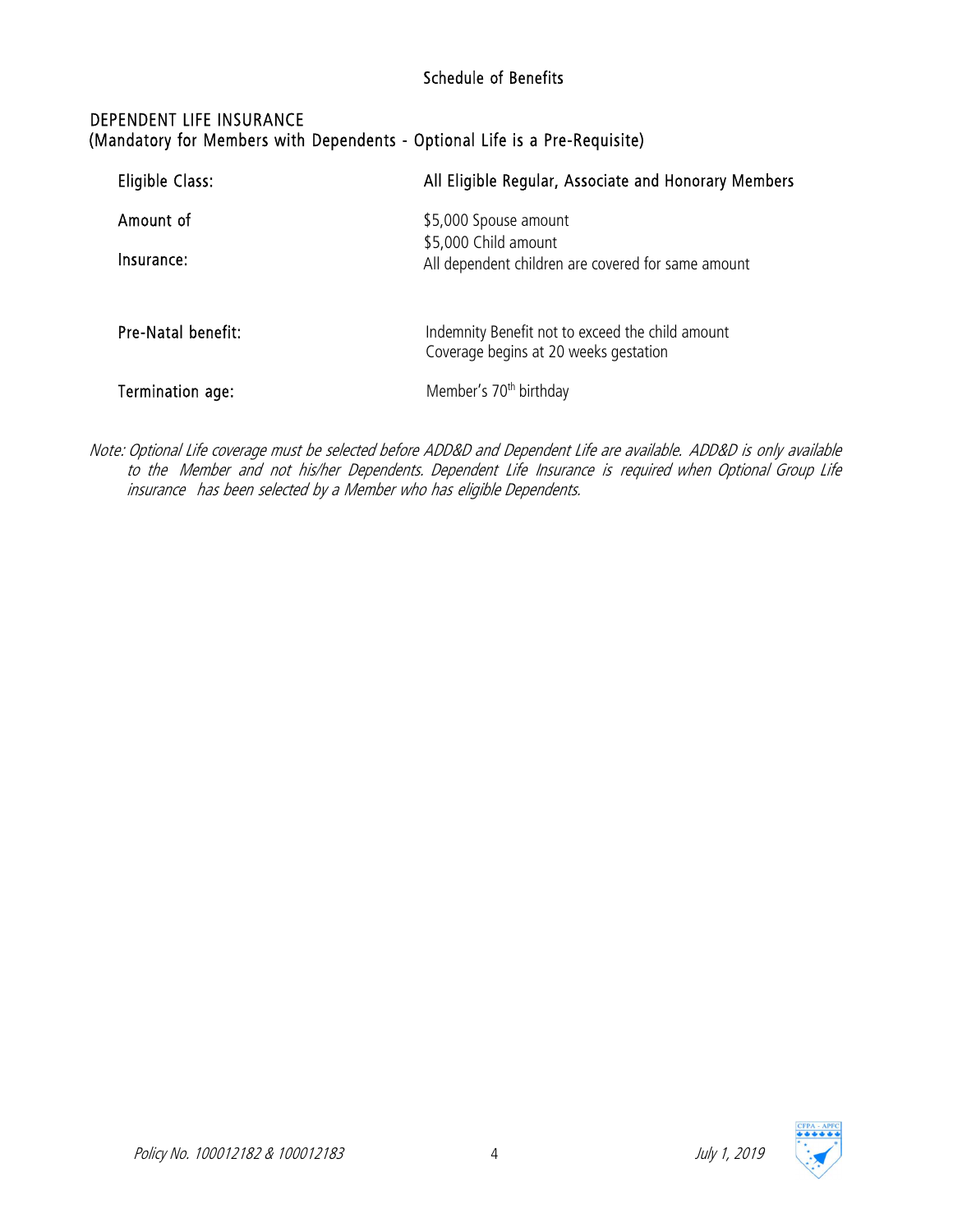# GENERAL INFORMATION

### WHO IS ELIGIBLE TO ENROLL?

#### Eligibility of a Member

To be eligible to participate in this plan you must be:

- A Regular, Associate or Honorary Member of the Association in good standing, under the age of 65 who holds a valid medical certificate (Category 1 or Class 1) who is or was a pilot employed by the Government of Canada or NAV CANADA for whom the Canadian Federal Pilots Association is the bargaining representative, who has met the qualifications and has been approved for such status in accordance with the union agreement. Members shall be eligible for insurance on or after the effective date.
	- » Only Regular and Associate Members are eligible for Basic Life coverage. Regular, Associate and Honorary Members are eligible for all of the optional benefits
	- » Members who do not hold a valid medical certificate (Category 1 or Class 1) will be required to undergo medical underwriting in order to be approved for Optional Life insurance coverage. Members shall have their coverage effective the date of approval as determined by iA Financial group.
- A Canadian resident insured under a government health insurance plan.

#### Eligibility of a Dependent

Your dependent will be eligible to participate in this plan on the date you are eligible or if later, the date he/she becomes an eligible dependent. To be eligible for insurance, each of your dependents must be insured under a government health insurance plan. You must be insured under this plan in order for your dependents to be insured.

Your spouse and/or dependent children may also qualify for coverage based on the following:

- Your spouse is a person of the same or opposite sex to whom you are legally married, or with whom you have lived continually in a common-law relationship for more than 12 months and publicly represent as your spouse.
	- » Benefits can be extended for a former spouse where you are required by court order to provide some or all of the benefits available under your plan. Note that you can only insure one person as your spouse for all benefits at any given time.
- Your dependent children are your or your spouse's unmarried natural, adopted, or step children, or any other unmarried children for whom you or your spouse have been appointed legal guardian. Your spouse's child is an eligible dependent if the child is also your natural or adopted child and your spouse is residing with you, insured under your plan and has custody of the child.
- Your dependent child is eligible for coverage if he/she:
	- » is under age 21 and not working more than 30 hours a week, unless a full-time student,
	- » is under age 25 and registered as a student at a college, university, trade school or similar educational facility and attending on a full-time basis, or
	- » permanently incapacitated either prior to age 21 or while an eligible student (must be suffering from a permanent mental or physical infirmity and incapable of supporting himself/herself financially due to a medically diagnosed physical or psychiatric condition).

If your child is suffering from a medically diagnosed permanent mental or physical infirmity, or is a student, for continued coverage beyond age 21 you must submit a written application within 31 days of your child reaching age 21 and supply proof of their infirmity, or status as a student.

• A child is not considered a full-time student if the child is being paid while attending a training or retraining program at an educational institution, excluding scholarships.

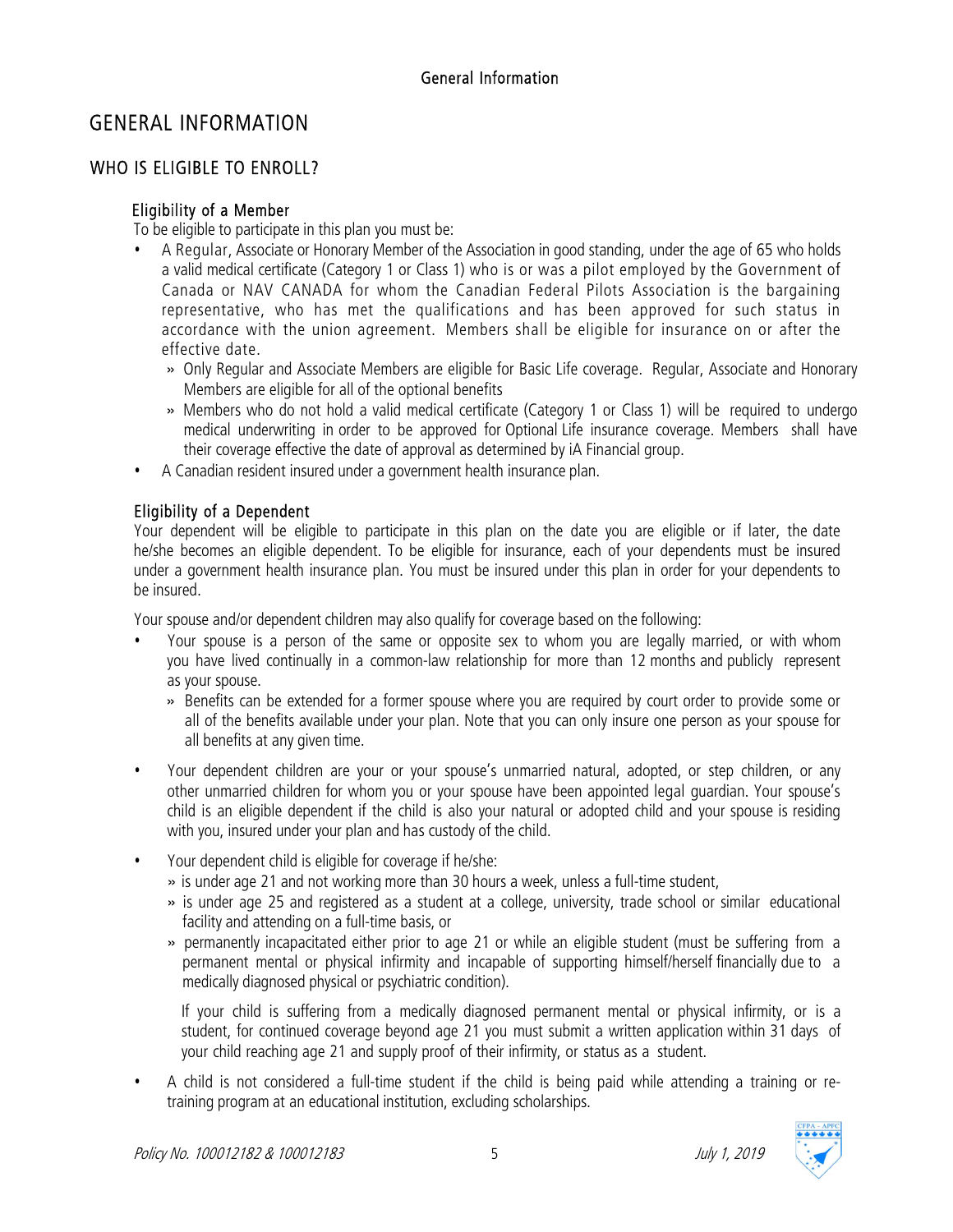#### You can only insure one spouse at a time

You must insure the same person for all spousal benefits provided under this plan. If you have more than one insurable spouse, iA Financial Group will consider your insured spouse to be the one for whom you first submit a claim for any benefit provided under this plan.

You can change from one insured spouse to another by submitting a claim for a different spouse for any dependent benefit provided under this plan. The change will take effect on the later of:

- the date of the loss claimed for the new spouse, and
- the day after the date of the last loss claimed for the previous spouse.

A change from a common-law spouse to a legal spouse is only valid when the legal spouse is living with you. A change from a former spouse to a legal spouse is not allowed unless the court order under which the former spouse qualified for coverage has expired.

#### How do I apply for coverage?

Your plan administrator can provide you with the group enrolment form and/or other forms necessary to apply for or change your group insurance coverage. You must complete and sign a group enrolment form to apply for group insurance coverage for you and/or your dependents.

#### Health Evidence of Insurability

When you submit your enrolment form for Optional Life Insurance, you or your dependents may be asked to provide evidence of insurability before coverage begins.

No insurance will take effect until all of the required information is received and approved, in writing, by iA Financial Group.

#### WHEN DOES COVERAGE BEGIN?

#### When does my Optional Life coverage begin?

For those holding a valid medical certificate (Category 1 or Class 1), your coverage takes effect the date your completed enrolment form is received and approved by your plan administrator.

For those who do not hold a valid medical certificate (Category 1 or Class 1), your coverage takes effect the date iA Financial Group approves your application.

#### When does coverage for my dependents begin?

Your dependent coverage takes effect on the later of the following dates:

- the date your coverage begins
- the date the dependent becomes eligible for coverage
- if required, the date your dependent's health evidence of insurability is approved in writing by iA Financial Group.

#### Updating your records:

To ensure that coverage is kept-up-to-date, it is important that you report any of the following changes to your plan administrator as soon as possible:

- change of dependents
- change of name
- change of beneficiary
- change of address

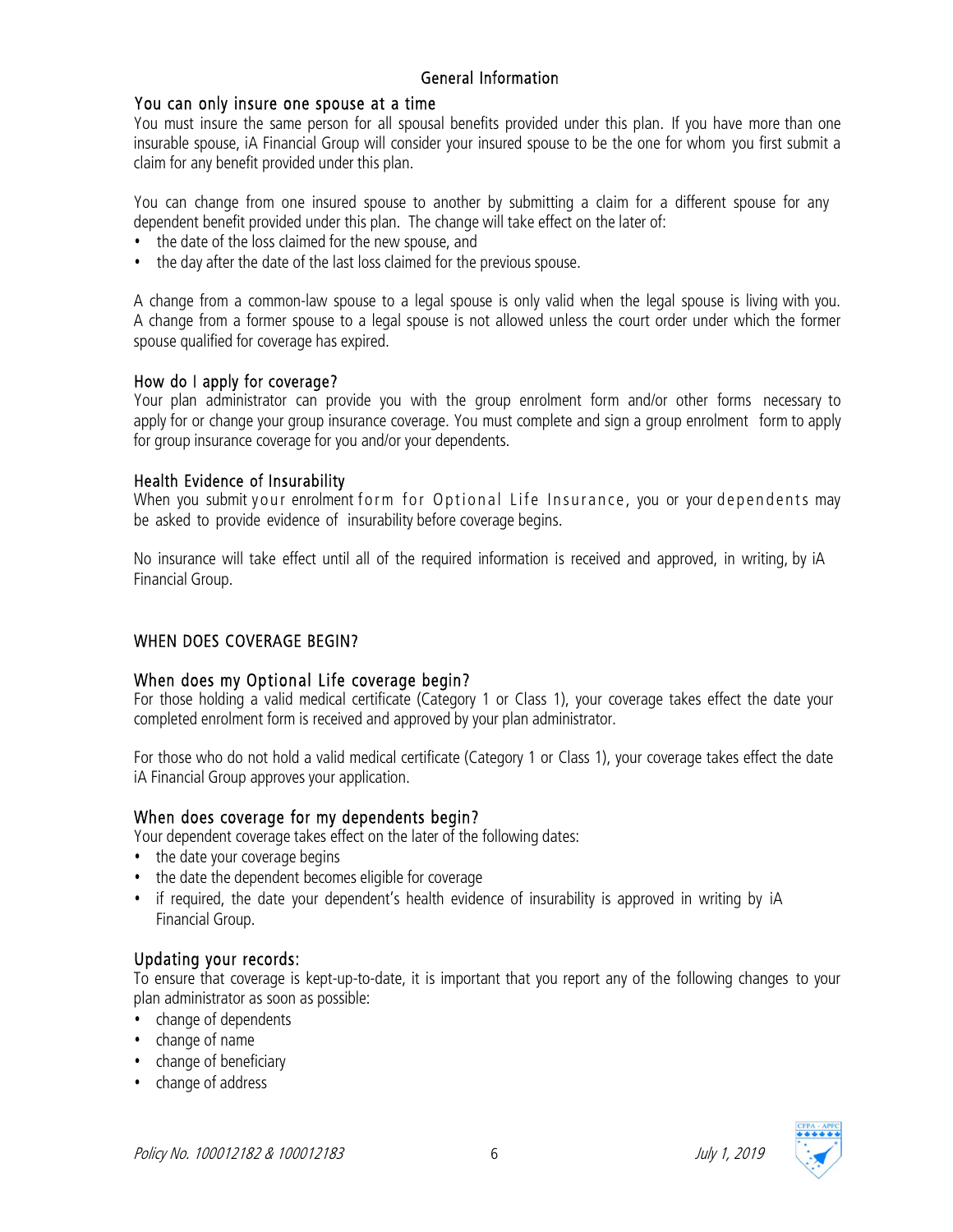#### Designating your beneficiary:

Basic Life Insurance: You may designate a beneficiary of your choice. If you do not designate a beneficiary or the beneficiary dies before your death and another one has not been designated, the benefit will be paid to your estate.

Optional Life Insurance: You and your spouse may designate a beneficiary of your choice. If you do not designate a beneficiary or the beneficiary dies before your death and another one has not been designated, the benefit will be paid to your estate.

Accidental Disease, Death and Dismemberment Insurance: In the event of your accidental death, the benefit will be paid to the beneficiary you have designated under your Optional Life Insurance. All other ADD&D benefits are payable to you with the exception of the Education Benefit and the Spousal Retraining Benefit.

Dependent Life Insurance: Benefits are payable to you.

#### When do changes in the amount of my insurance take effect?

When a change in any circumstance would make you eligible for a different amount of insurance, the amount of insurance will be adjusted as follows:

#### Increase in insurance:

If the change would result in an increase, the increase will be effective on the later of:

- the date of the change,
- the date any required evidence of insurability is approved by iA Financial Group

#### Decrease in insurance:

If the change results in a decrease in the amount of insurance, the decrease will be effective on the first day of the month following the date that the plan administrator receives a signed request.

#### WHEN DOES COVERAGE END?

#### Your coverage terminates the earliest of:

- the end of a period for which premiums have been paid for your insurance, or
- the date you reach the applicable termination age specified in the Schedule of Benefits under each benefit, or
- the date of termination of your group policy.

#### Your dependents' coverage terminates the earliest of:

- the date your dependent is no longer an eligible dependent, or
- the end of the period for which premiums have been paid for dependent coverage.
- the date your coverage terminates, except due to your death as qualified below.
- Note: In the event of a Member's death, the coverage for your insured Spouse with respect to Optional Life Insurance will continue until the termination age as indicated in the Schedule of Benefits, provided the policy remains in force and premiums have been paid for this continued coverage.

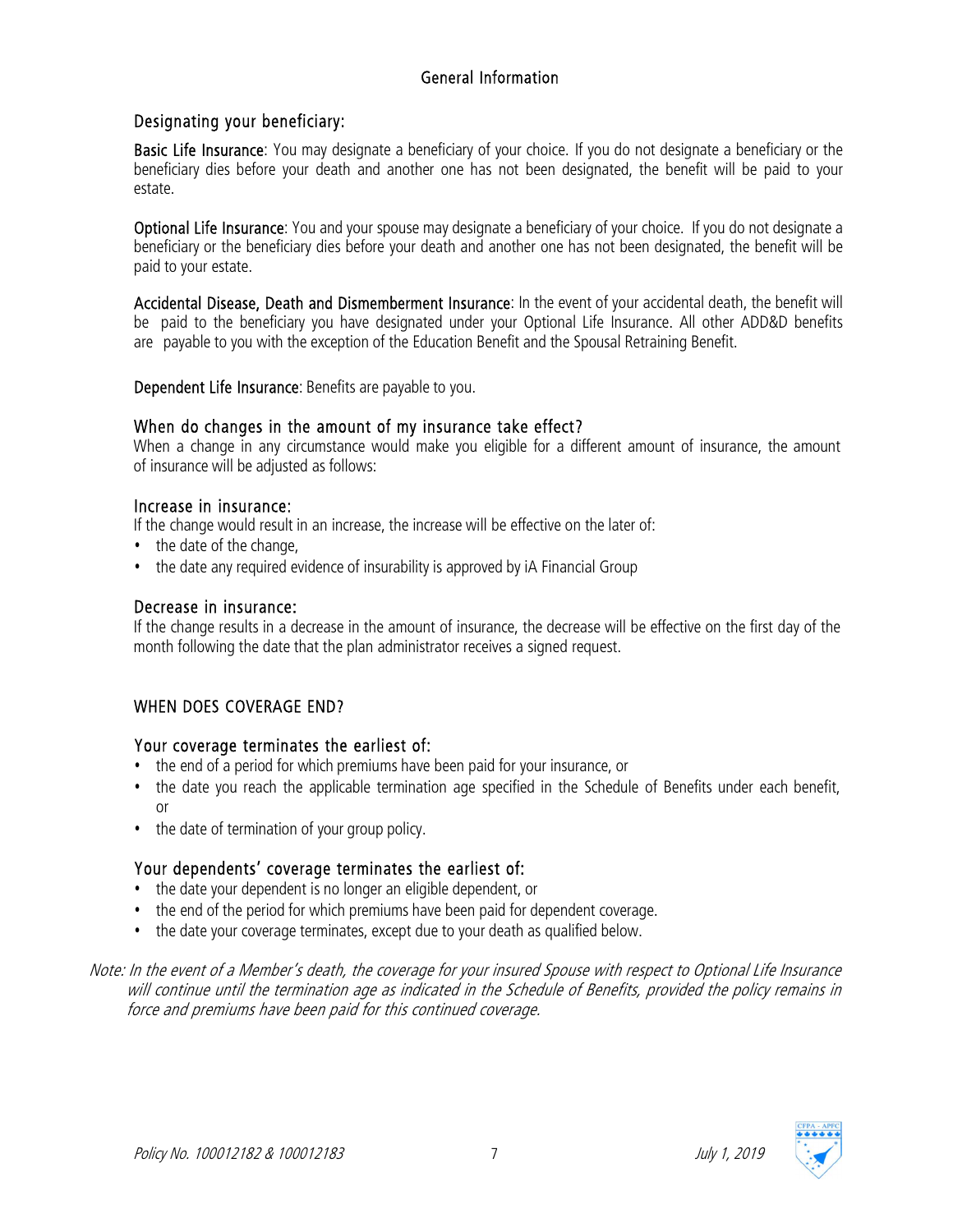#### THE CLAIMS PROCESS

#### Where do I find a claim form?

Claim forms are available from your plan administrator. All claim forms must be correctly completed, dated and signed. To avoid delays, always include your full name and personal identification number (i.e. certificate number), your group policy name and your group policy number on any claim forms or correspondence submitted to iA Financial Group.

#### Proof of Claim

You are required to prove your entitlement to benefits under your plan and to provide notice of claim in accordance with the master policy provisions. You must provide information required to prove your entitlement to benefits and must also authorize iA Financial Group to obtain information from other sources for this purpose (if required).

Whenever iA Financial Group requests information or authorization, it must be submitted within the time limit requested. If not submitted within this time, you will not be entitled to benefits.

#### When should I submit my claim form?

To permit prompt assessment, initial notice of claim should be submitted to iA Financial Group no later than the time limits described in each benefit section. You must submit a claim for any benefits on the iA Financial Group claim form provided to you by your plan administrator.

#### Limitation of Action

Except where or when applicable legislation permits the use of a different limitation period, every action or proceeding against an insurer for the recovery of insurance money payable under the contract is absolutely barred unless commenced within the time set out in the Insurance Act or any other applicable legislation.

Where or when applicable legislation permits the use of a different limitation period, no action or proceeding at law or in equity shall be brought against iA Financial Group for payment of benefits under the policy or for any other related damages:

- $\triangleright$  prior to the expiration of 60 days after the claim form has been filed in accordance with the requirements of the master policy; or
- $\triangleright$  unless brought:
	- where no benefits have been paid, within one year from the expiration of the time within which the claim form is first required by the Policy or from the date on which iA Financial Group first denies the claim for benefits, whichever first occurs; or
	- where benefits have been paid under the provision of the Policy, within 1 year of the date on which iA Financial Group terminates the payment of benefits.

The time limit within which to commence an action shall expire on the date(s) as specifically provided for in this provision and in no event shall it be extended to each and every monthly payment accruing after the date(s).

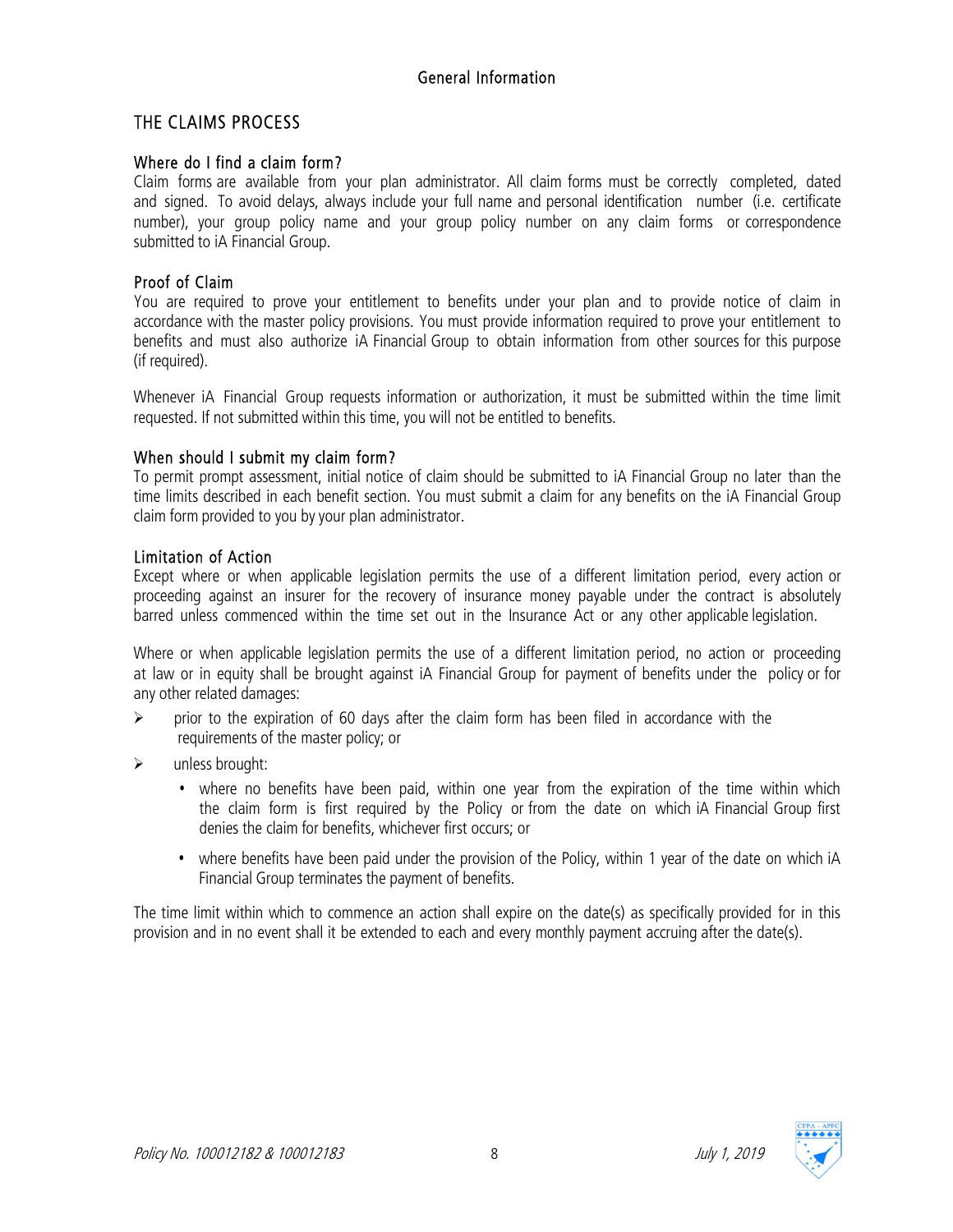#### Accessing your records

As required by legislation, for insured benefits, if you reside in a province where legislation requires that you have the right to obtain a copy of your enrollment form or application for insurance and any written statements or other record not otherwise part of the application that you provided to iA Financial Group as evidence of insurability.

For insured benefits, on reasonable notice, you may also request a copy of the master policy. The first copy will be provided at no cost to you but a fee will be charged for subsequent copies. All requests for copies of documents should be directed to our Client Service Centre.

#### How should I submit my claim form?

Claim forms can be mailed to: iA Special Markets Industrial Alliance Insurance and Financial Services Inc. 400-988 Broadway W PO Box 5900 Vancouver, BC V6B 5H6

#### Basic Life Insurance Conversion Privilege

If your employment terminates or changes so that you are no longer eligible under the plan or if the policy terminates, you may convert your Basic Life Insurance to an individual policy for the full benefit amount of \$25,000, provided you are under age 65. This may be done without further evidence of health at smoker rates applicable to your age at the time of conversion. You must apply to iA Financial Group in writing, within 31 days of the date your insurance terminates.

#### Optional Life Insurance Conversion Privilege

If your Optional Life Insurance terminates as a result of the termination of the group policy, you may convert the terminated Optional Insurance to an individual policy for the lesser of \$200,000, inclusive of any amount of Basic Life Insurance eligible for conversion under Group Policy 100012183, or the amount of your insurance reduced by any amount for which you may be eligible under any replacing group policy, provided you are under age 65 at the date of termination. This may be done without further evidence of health at smoker rates applicable to your age at the time of conversion. You must apply to iA Financial Group in writing, within 31 days of the date your insurance terminates.

If the Optional Life Insurance of an insured spouse terminates as a result of such insured spouse ceasing to be eligible for insurance under the group policy or as a result of the termination of the group policy, the insured spouse may convert their terminated Optional Insurance to an individual policy for the lesser of \$200,000 or the amount of such insured spouse's insurance reduced by any amount for which they may be eligible under any replacing group policy, provided such insured spouse is under age 65 at the date of termination. This may be done without further evidence of health at smoker rates applicable to such insured spouse's age at the time of conversion. You must apply to iA Financial Group in writing, within 31 days of the date your insurance terminates.

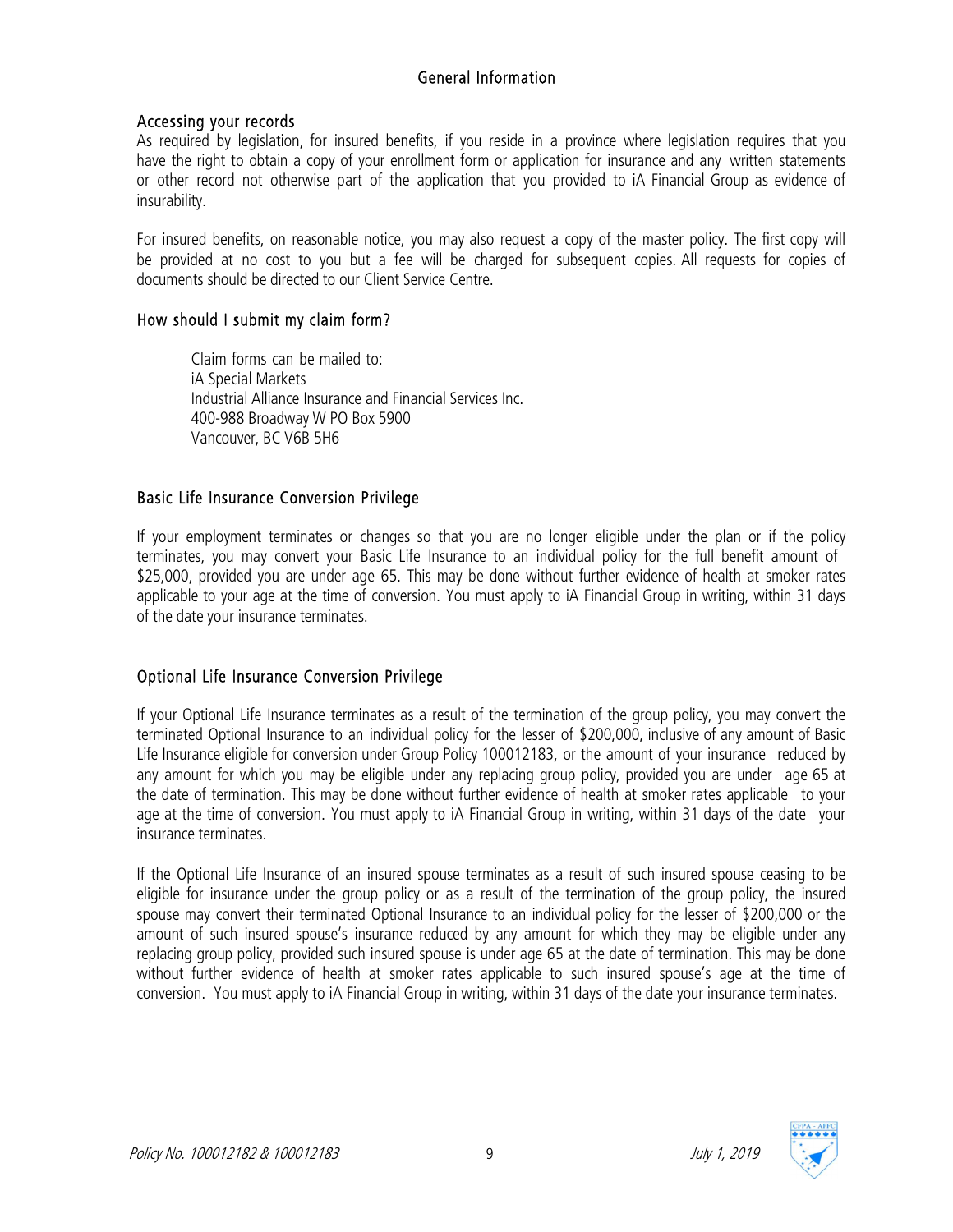#### The individual Life Insurance policy is available in the following forms:

- ♦ a Term to age 65 Plan, provided the insured person is under age 55 at the time of conversion, or
- ♦ a One Year non-renewable Term Plan.

The premium rates for the converted policy will be those in effect for such policy. The Individual Life Policy will not include any disability income benefit, waiver of premium or accidental death benefit.

#### Premium

The premium for the Individual Life Insurance Policy will be based on the covered person's age (nearest birthday), sex, class of risk and on the type and amount of policy being issued at the time of conversion.

#### Application for conversion

You must apply to iA Financial Group in writing, within 31 days of the date your insurance terminates. To apply for conversion, please contact iA Financial Group's Client Service Specialists at 1-800-266-5667 or at SpecialMarkets@ia.ca.

#### Death during the Conversion Period

If a Member dies within 31 days of the termination of such Member's Basic Life Insurance (and Optional Life Insurance if applicable), the full amount of Basic Life Insurance (and Optional Life Insurance if applicable) that such Member was eligible to convert will be payable, subject to the terms and conditions of the Policy.

#### No Obligation to Advise

iA Financial Group is under no obligation to advise any person of their right to convert.

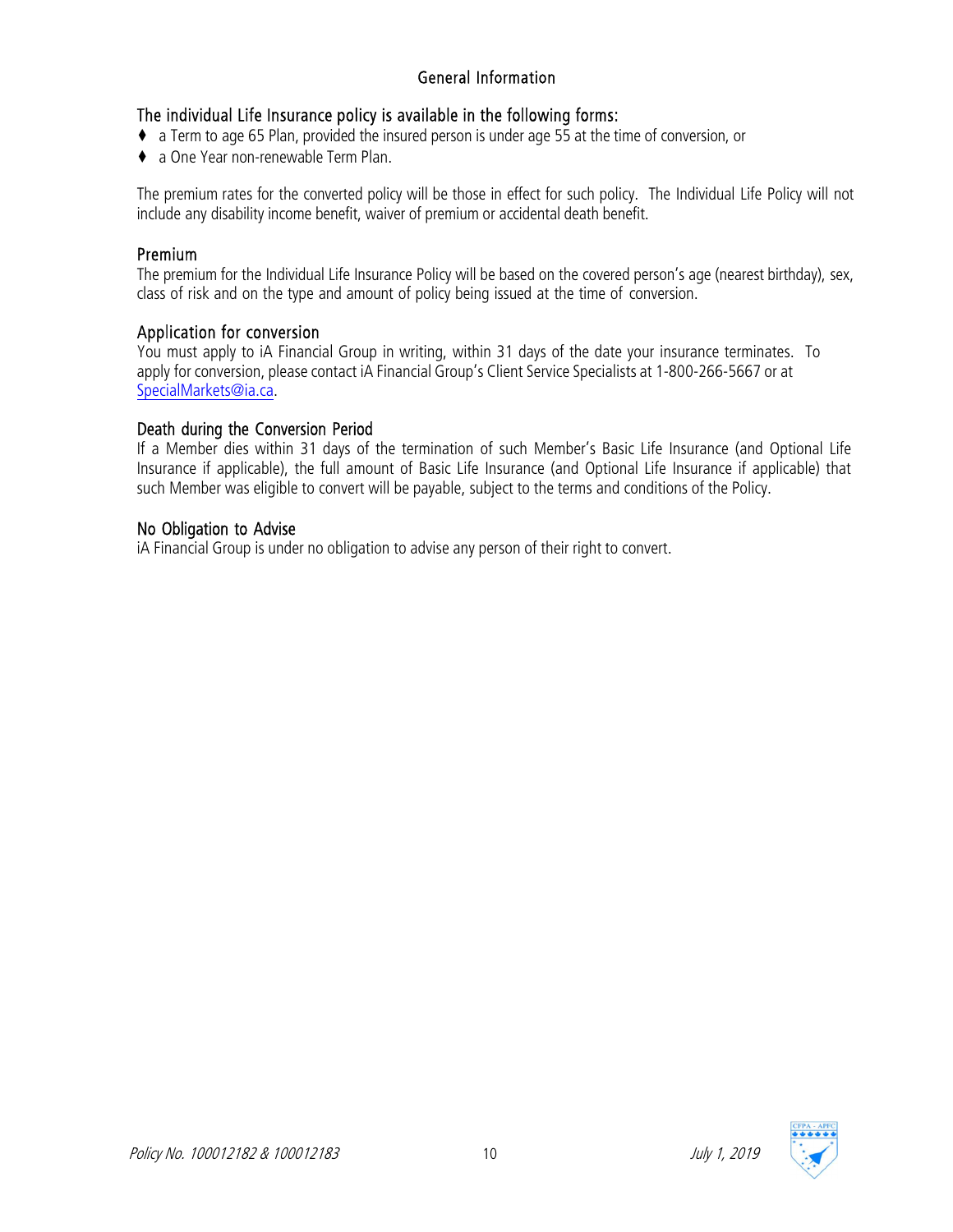# BASIC LIFE INSURANCE BENEFIT

#### What am I insured for?

If you die while insured, iA Financial Group will pay the amount of Basic Life Insurance for which you are insured, as described in the Schedule of Benefits, to your named beneficiary.

#### Claims Procedures

Please call your plan administrator at 1-888-724-1444 to obtain the appropriate forms and for details on claims procedures.

Written notice of claim must be given to iA Financial Group at the address below within 30 days of the Date of Loss. Written proof of claim duly completed must be furnished to iA Financial Group at the address within 90 days of the Date of Loss.

Failure to give notice of claim or furnish proof of claim within the time prescribed will not invalidate the claim if the notice or proof is given or furnished as soon as reasonably possible. In any event, proof of claim must be given no later than one year after the time proof is otherwise required.

Every action or proceeding against an insurer for the recovery of insurance money payable under the contract is absolutely barred unless commenced within the time set out in the Insurance Act. Insurance Act means the applicable insurance legislation in the applicable provincial jurisdiction.

> iA Special Markets Industrial Alliance Insurance and Financial Services Inc. 400-988 Broadway W PO Box 5900 Vancouver, BC V6B 5H6

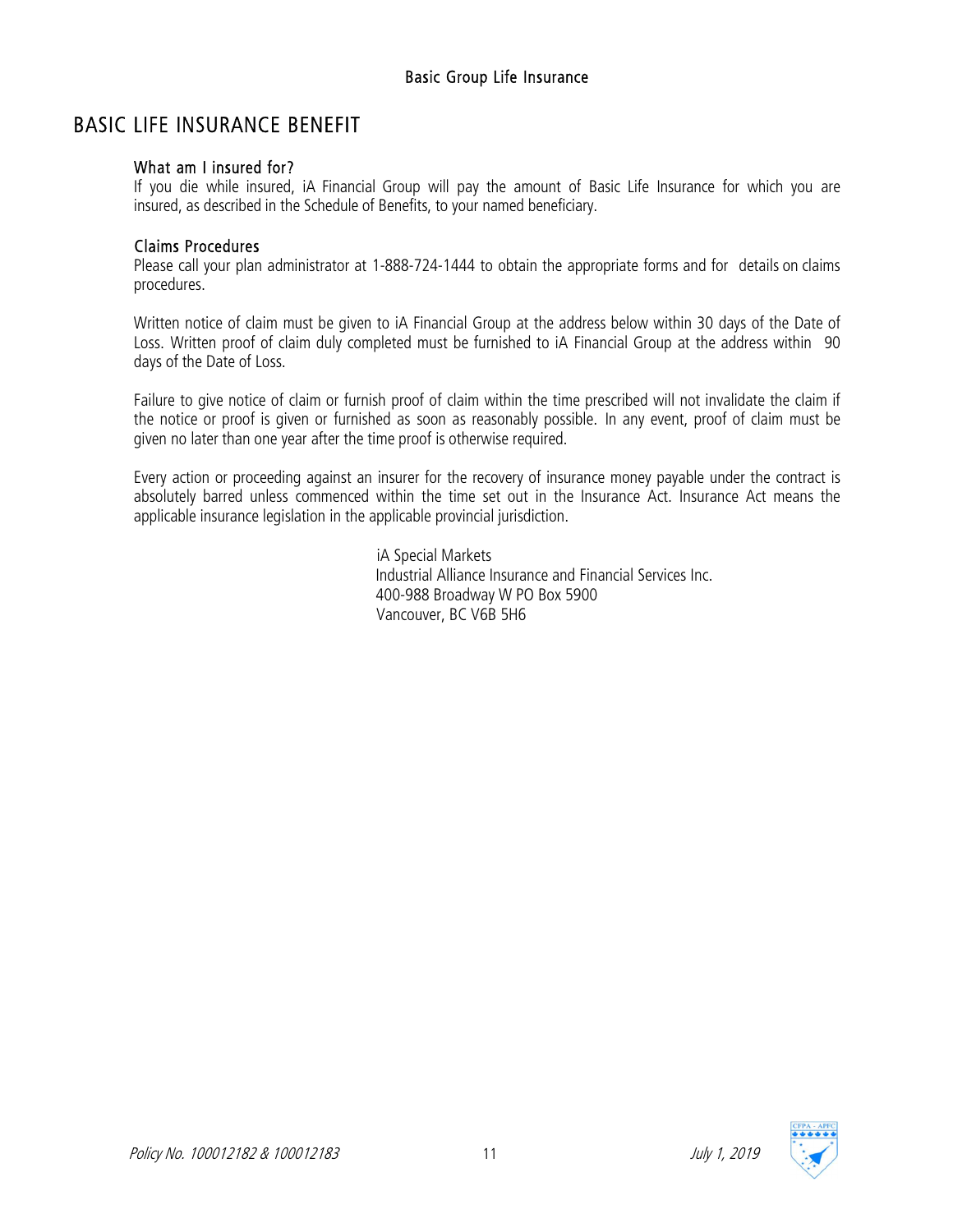#### Accidental Death, Disease and Dismember Benefit

# ACCIDENTAL DEATH, DISEASE AND DISMEMBERMENT BENEFIT

#### Critical Disease Benefit

If, prior to age 65, you are diagnosed by a specialist with a Covered Disease while the policy is in force and you are totally disabled from the Covered Disease for at least nine months following the date of diagnosis, iA Financial Group will pay 10% percent of your Principal Sum up to a maximum of \$50,000.00. This benefit is payable only if investigations leading to the diagnosis of a Covered Disease are initiated after the effective date of your insurance. Payment of the Critical Disease Benefit is limited to only the first Covered Disease to occur.

Payment of the benefits is limited to the first covered Critical Disease to occur. Covered Critical Diseases are: Poliomyelitis, Parkinson's Disease, Huntington's Chorea, Multiple Sclerosis, Alzheimer's Disease, Type I Diabetes (Insulin Dependent), Amyotrophic Lateral Sclerosis (ALS), Peripheral Vascular Disease and Necrotizing Fasciitis.

#### Accidental Death Benefit

If Injury results in your death within 12 months of the date of the Accident, iA Financial Group will pay the Principal Sum.

#### Accidental Disease and Dismemberment Benefit Schedule

The policy provides benefits for Injury or Covered Disease resulting in Loss of, or permanent and total Loss of Use of, which occurs within 12 months after the date of the Accident or Date of Diagnosis as follows:

#### For Loss of:

| The Principal Sum               |
|---------------------------------|
| The Principal Sum               |
|                                 |
| The Principal Sum               |
| The Principal Sum               |
|                                 |
|                                 |
|                                 |
|                                 |
|                                 |
|                                 |
| Two-Thirds of the Principal Sum |
|                                 |
|                                 |
|                                 |
|                                 |
|                                 |
|                                 |
|                                 |

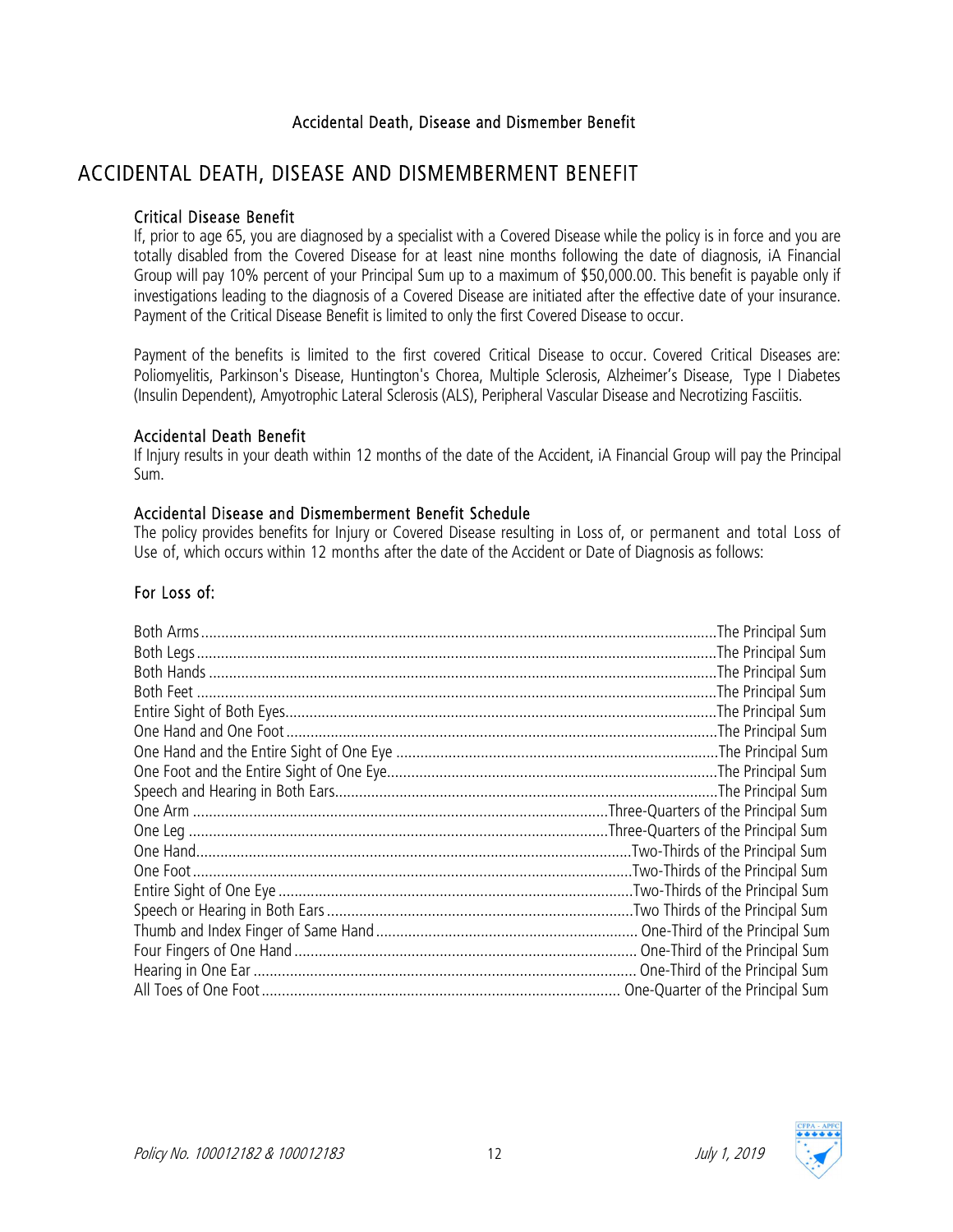#### For Loss of Use of:

#### PARALYSIS BENEFITS

Quadriplegia (complete paralysis of both upper and lower limbs)............................. Two Times the Principal Sum Paraplegia (complete paralysis of both lower limbs)................................................. Two Times the Principal Sum Hemiplegia (complete paralysis of upper and lower limbs of one side of body)....................................................................................... Two Times the Principal Sum

#### Special Aviation Provision

If you sustain an Injury while flying as a pilot, operator or member of the crew, in or on, boarding or alighting from or being struck by or making a forced landing with or from any aircraft being operated in connection with your normal and regular occupational duties (as required by your employer) that results in a loss payable under the policy, iA Financial Group will pay 25% of your Principal Sum up to a maximum of \$75,000.00.

#### Rehabilitation Benefit

If, following an Injury or Covered Disease which results in a Loss covered by the policy, you require special training in order to be qualified to engage in a special occupation in which you would not have engaged except for such Injury or Covered Disease, iA Financial Group will pay the reasonable and necessary expense incurred for such training within two years of the date of the Accident or Date of Diagnosis, subject to a maximum of \$10,000.00 as the result of any one Accident or Covered Disease.

#### Family Transportation Benefit

If, following an Injury or Covered Disease which results in a Loss covered by the policy, you are confined as an inpatient in a hospital located from a point of not less than 150 kilometers from your normal place of residence, iA Financial Group will pay the reasonable and necessary expenses actually incurred by any one member of your immediate family for hotel accommodation and transportation by the most direct route to you, subject to a maximum of \$10,000.00 for all such expenses.

#### Home Alteration and Vehicle Modification Benefit

If, following an Injury or Covered Disease which results in a Loss covered by the policy, you are required to use a wheelchair to be ambulatory, iA Financial Group will pay the reasonable and necessary expenses actually incurred within three years of the date of the Accident or Date of Diagnosis causing such Loss for (a) the cost of alterations to your principal residence; and/or (b) the cost of modifications to one motor vehicle utilized by you, when such modifications are approved by the provincial vehicle licensing authorities where required for the purpose of making them wheelchair accessible, subject to a maximum of \$10,000.00 as the result of any one Accident or Covered Disease.

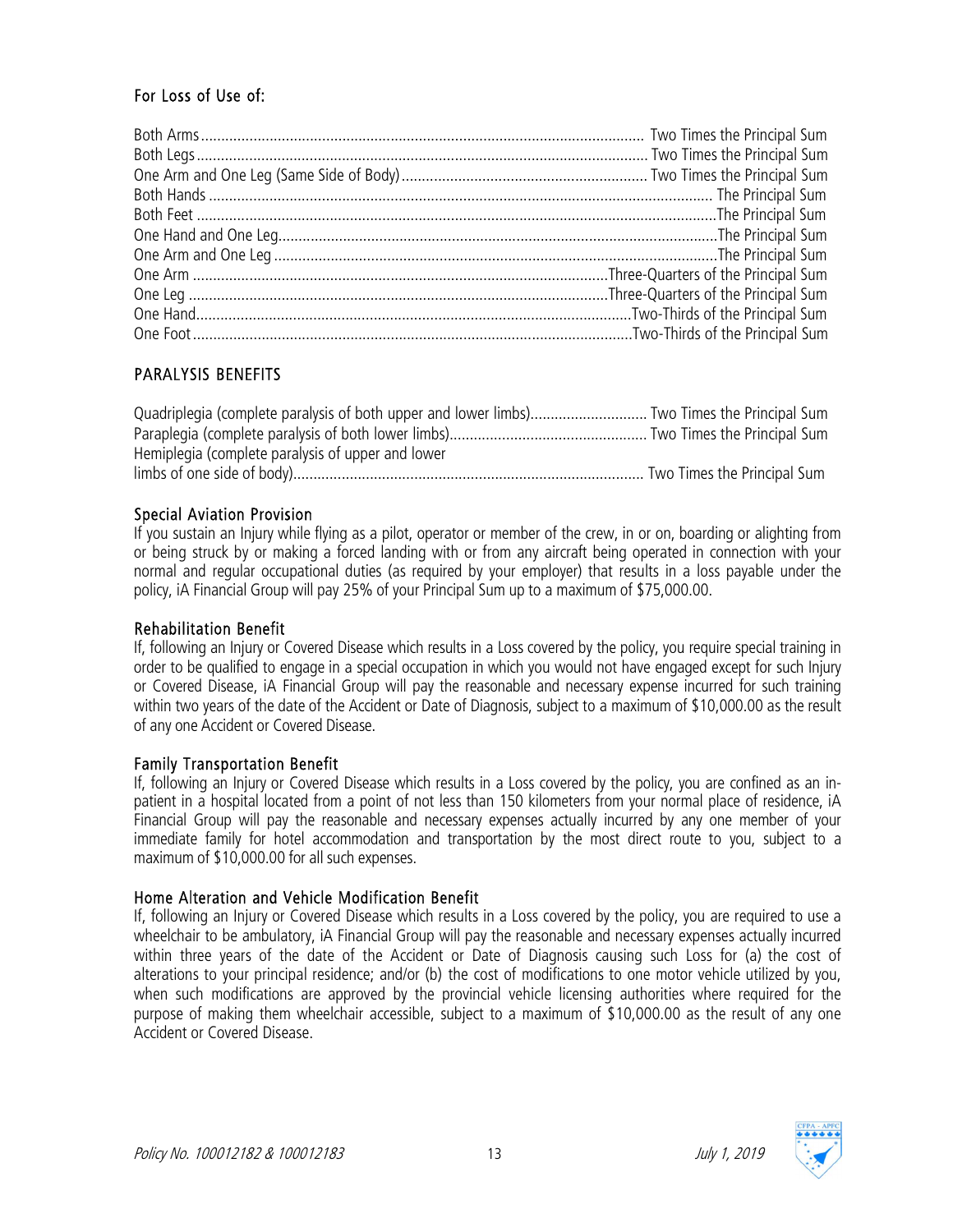#### Education Benefit

If Injury or Covered Disease results in your loss of life and indemnity becomes payable under the policy, the iA Financial Group will pay the reasonable and necessary expenses actually incurred, subject to five percent of your Principal Sum to a maximum of \$5,000.00, for each of your dependent children who (a) are enrolled as full-time students in a school for higher learning above the secondary school level; or (b) were enrolled as full-time students at the secondary school level but enroll as full-time students in a school for higher learning within 12 months after the date of your death.

The benefit will be paid each year immediately upon receipt of satisfactory proof that the dependent child is enrolled as a full-time student in a school for higher learning, but not to exceed four consecutive annual payments with respect to any one dependent child. If, at the time of loss, none of your dependent children are eligible for the Education Benefit, iA Financial Group shall pay an additional amount of \$2,500.00 to your designated beneficiary.

#### Spousal Retraining Benefit

If Injury or Covered Disease results in your loss of life and indemnity becomes payable under the policy, iA Financial Group will pay the reasonable and necessary expenses actually incurred within three years from the date of your death by your spouse who engages in a formal occupational training program in order to become specifically qualified for active employment in an occupation for which he would not otherwise have sufficient qualifications, subject to a maximum of \$10,000.00 for all such expenses.

#### Repatriation Benefit

If Injury or Covered Disease results in your loss of life and indemnity becomes payable under the policy, iA Financial Group will pay the reasonable and necessary expenses actually incurred for preparation and transport of your body to your city of residence, subject to a maximum of \$10,000.00.

#### Seat Belt Benefit

If, due to a vehicular Accident, Injury results in a loss covered by the policy, your Principal Sum will be increased by 10% if, at the time of the Accident, you were driving or riding in a vehicle and wearing a properly fastened seat belt. The driver of the vehicle must hold a current and valid driver's license authorizing him to operate such vehicle and neither be intoxicated nor under the influence of drugs at the time of the Accident. Due proof of seat belt use must be provided as part of the written proof of loss.

#### Maximum Benefit

Indemnity provided under this part for all losses you sustain as the result of any one Accident will not exceed the following:

- (a) With the exception of Loss of Use of Both Arms, Both Legs, or One Arm and One Leg (Same Side of Body) as well as Quadriplegia, Paraplegia and Hemiplegia, the Principal Sum;
- (b) With respect to Loss of Use of Both Arms, Both Legs, or One Arm and One Leg (Same Side of Body) as well as Quadriplegia, Paraplegia and Hemiplegia, two times the Principal Sum or the Principal Sum if loss of life occurs within 90 days after the date of the Accident or Date of Diagnosis.

In no event will indemnity payable for all losses under this part exceed, in the aggregate, two times the Principal Sum as the result of the same Accident or Covered Disease.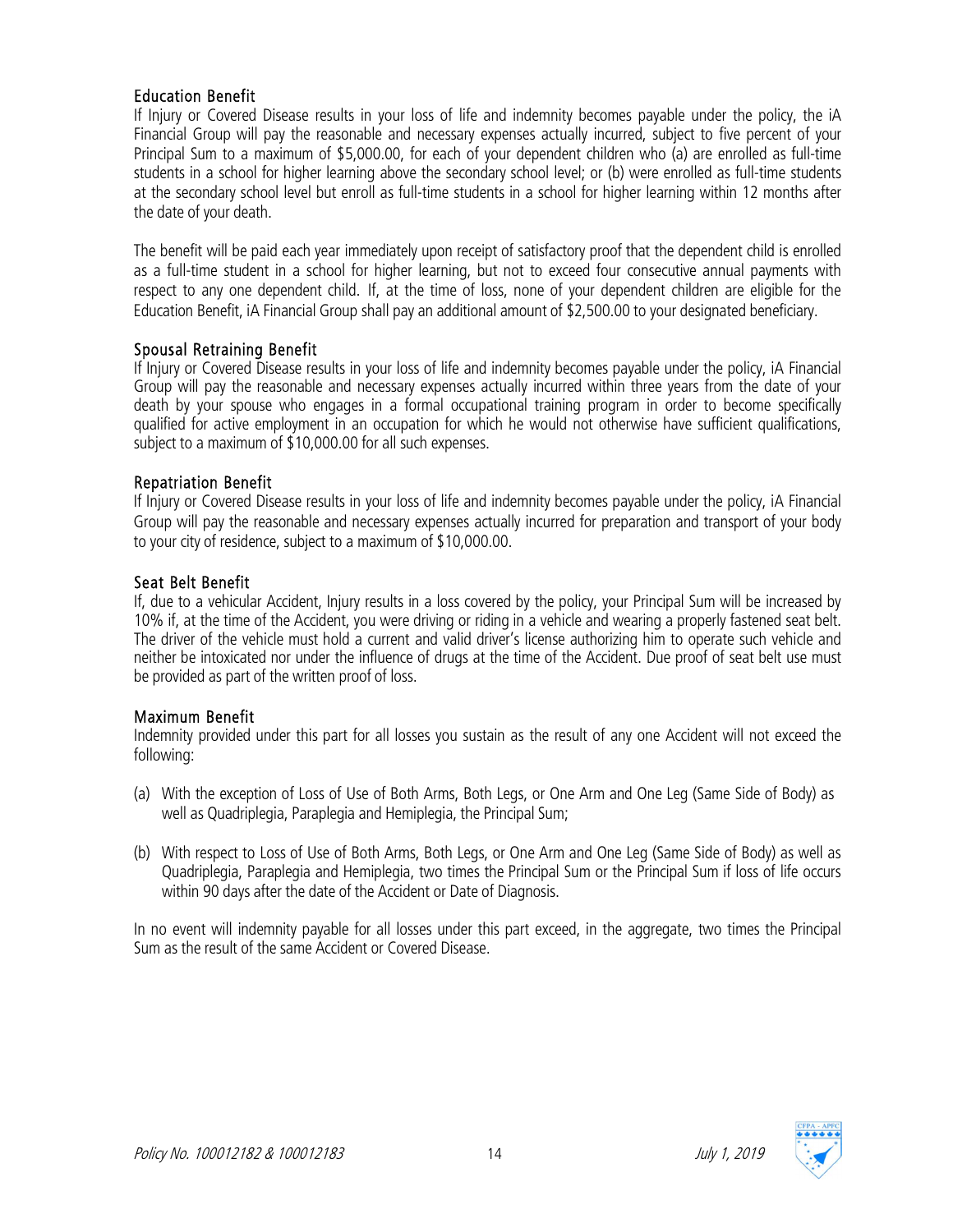#### Exposure

If, as a result of an accident you are unavoidably exposed to the elements and if, as a result of such exposure and within 12 months after the date of the Accident, you suffer a Loss for which a benefit would otherwise have been payable hereunder, such Loss will be deemed to be the result of Injury.

#### Disappearance

Where, due to the accidental wrecking, sinking or disappearance of a conveyance in which you were riding, you disappear, and if your body is not found within 12 months after the date of such wrecking, sinking or disappearance, it will be presumed, subject to there being no evidence to the contrary and subject to all other terms and conditions of this Policy, that you suffered loss of life as a result of Injury.

#### ADD&D Definitions

"Accident" whenever used in the policy means a sudden, unforeseen and unexpected event which arises from a source external to an insured person and that is not caused or contributed to, directly or indirectly, by physical or mental illness or disease or treatment for the illness or disease. This event must occur while the Group Policy is in force and be the basis of claim.

"Covered Disease" whenever used in the policy means Alzheimer's Disease, Amyotrophic Lateral Sclerosis (ALS), Huntington's Chorea, Multiple Sclerosis, Necrotizing Fasciitis, Parkinson's Disease, Peripheral Vascular Disease, Poliomyelitis and Type 1 Diabetes (Insulin Dependent).

"Injury" whenever used in the policy means bodily injury caused by an Accident occurring while the Optional Life Insurance, or such insurance together with Accidental Death, Disease and Dismemberment Insurance, is in force as to the insured person whose injury is the basis of a claim and resulting directly and independently of all other causes in a loss covered by this Policy, and that is not caused or contributed to, directly or indirectly, by physical or mental illness or disease or treatment for the illness or disease.

"Loss" whenever used in the policy with reference to Hand or Foot means complete severance at or above the wrist or ankle joint but below the elbow or knee joint; as used with reference to Arm or Leg means complete severance at or above the elbow or knee joint; as used with reference to Thumb and Index Finger means complete severance at or above the metacarpophalangeal joint; as used with reference to Toe means complete severance at or above the metatarsophalangeal joint; as used with reference to Eye means the irrecoverable loss of the entire sight thereof; as used with reference to Speech means the total and irrecoverable loss thereof; as used with reference to Hearing means the total and irrecoverable loss thereof; and as used with reference to Quadriplegia, Paraplegia and Hemiplegia means the permanent and irrecoverable paralysis of such limbs.

"Loss of Use" whenever used in the policy means a loss which is permanent, total, irrecoverable and continuous for a period of twelve months from the date of an Accident

"Member of the Immediate Family" whenever used in the policy means a person at least 18 years of age, who is the son, daughter, father, mother, brother, sister, son-in-law, daughter-in-law, father-in-law, mother-in-law, brother-in-law, sister-in-law (all of the above include natural, adopted or step relationships), Spouse, grandson, granddaughter, grandfather or grandmother of the insured person.

"School for Higher Learning" whenever used in the policy means any university, college, CEGEP (Collège D'Enseignement Général et Professionnel) or trade school.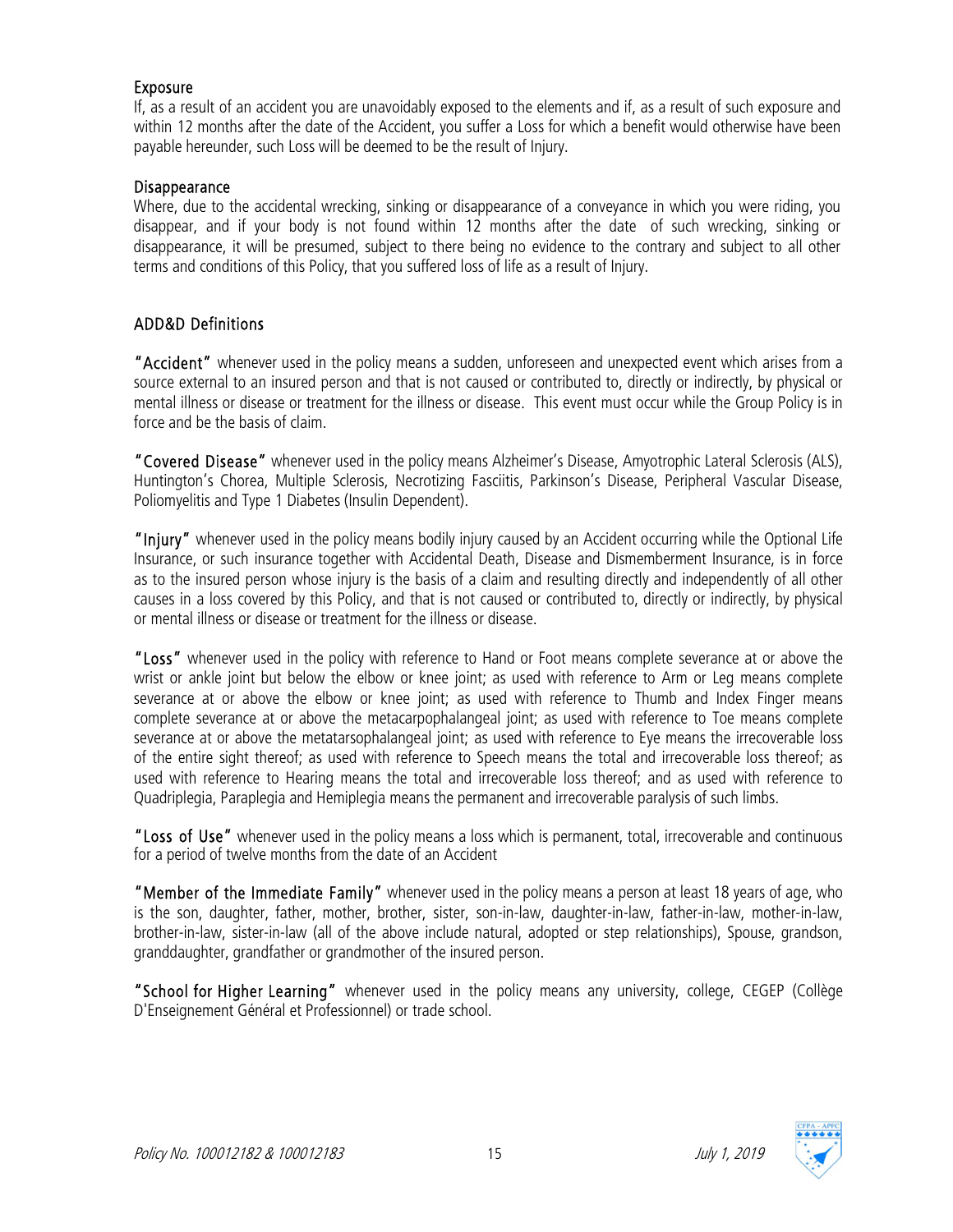#### Accidental Death, Disease and Dismemberment Exclusions

Accidental Death, Disease and Dismemberment Insurance will not be payable for Loss, fatal or non-fatal, caused by or resulting from:

- a) suicide or any attempt thereat while sane or insane;
- b) intentionally self-inflicted Injury while sane or insane;
- c) participation in a criminal act or any attempt to commit a criminal offense, including but not limited to, operating a motor vehicle while the concentration of alcohol in 100 millilitres of the Member's blood exceeds 80 milligrams;
- d) disease (other than the covered Critical Diseases) or bodily or mental infirmity, or medical or surgical treatment of any kind;
- e) any drug, poison, gas or fumes, voluntarily or otherwise taken, administered, absorbed or inhaled, other than as a result of an occupational accident;
- f) insurrection or war (whether war be declared or not) or participation in any riot;
- g) active full-time service in the armed forces of any country; or
- h) travel or flight in any aircraft as a pilot or crew member, except as described in the Special Aviation Provision.

"Travel" or "flight" for the purposes of this exclusion means the time from the moment the aircraft first moves under its own power for the purpose of taking off, until the moment it comes to rest at the gate or designated disembarkment area at the end of the flight.

#### Coordination of Benefits

If a benefit referenced above is payable under both Optional Life Insurance and Accidental Death, Disease and Dismemberment Insurance under this policy, the benefit will first be payable under Optional Life Insurance up to the maximum available therein and any excess eligible expense actually incurred will be paid under Accidental Death, Disease and Dismemberment Insurance up to the maximum available therein.

#### Claims Procedures

Please call your plan administrator at 1-888-724-1444 to obtain the appropriate forms and for details on claims procedures.

Written notice of claim must be given to iA Financial Group at the address below within 30 days of the date of loss. Written proof of claim duly completed must be furnished to iA Financial Group at the address below within 90 days of the date of loss.

Failure to give notice of claim or furnish proof of claim within the time prescribed under the paragraph above will not invalidate the claim if the notice or proof is given or furnished as soon as reasonably possible. In any event, proof of claim must be given no later than one year after the time proof is otherwise required.

Every action or proceeding against an insurer for the recovery of insurance money payable under the contract is absolutely barred unless commenced within the time set out in the Insurance Act. Insurance Act means the applicable insurance legislation in the applicable provincial jurisdiction.

> iA Special Markets Industrial Alliance Insurance and Financial Services Inc. 400-988 Broadway W PO Box 5900 Vancouver, BC V6B 5H6

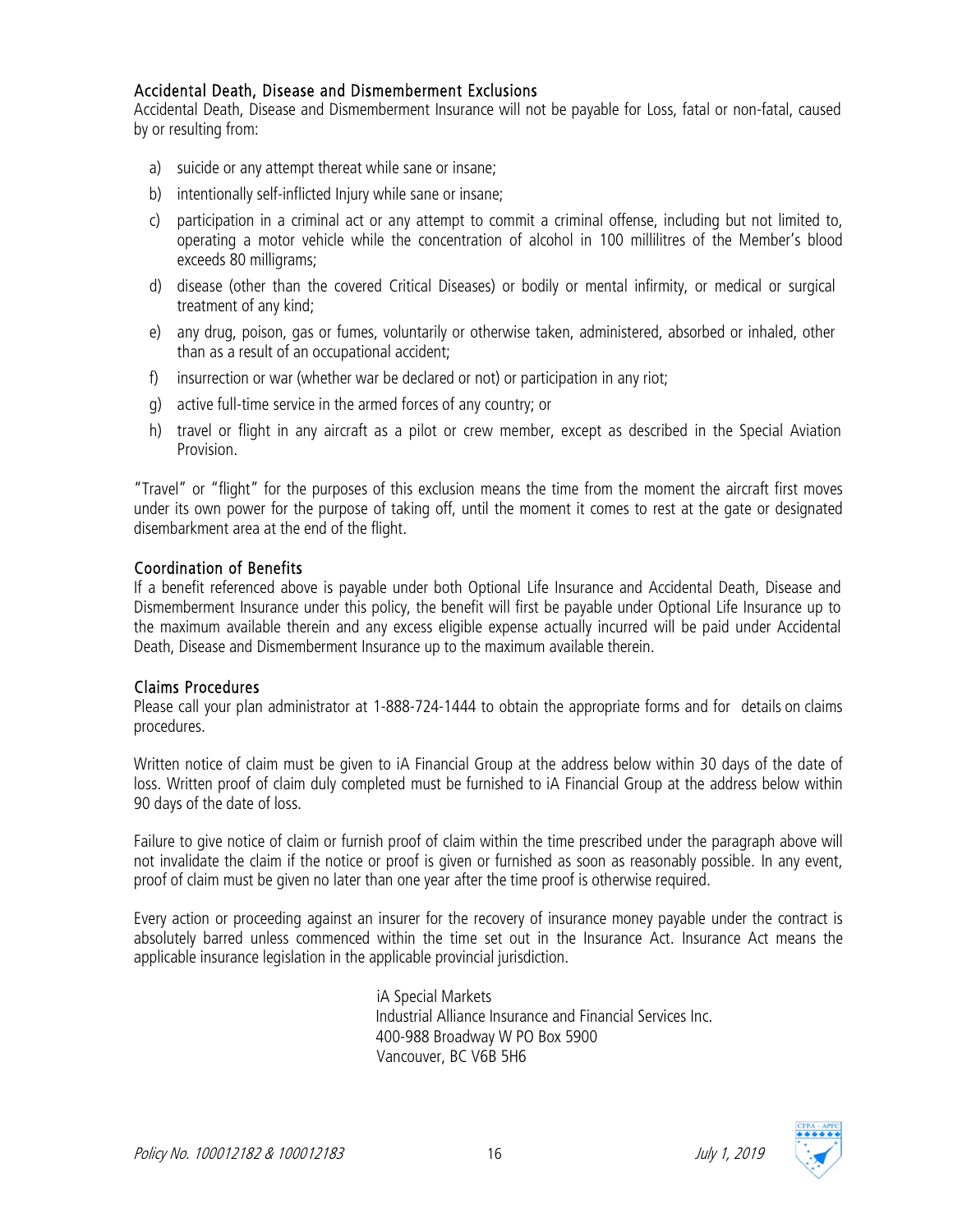# DEPENDENT LIFE INSURANCE

#### What am I insured for?

In the event of the death of your insured dependent, iA Financial Group will pay the amount of insurance as shown in the Schedule of Benefits for your dependent.

#### Pre-Natal Benefit

Upon receipt by iA Financial Group of satisfactory proof that you or your spouse while covered under this benefit have a stillbirth, iA Financial Group will reimburse you for funeral expenses to a maximum not exceeding the dependent life insurance amount shown in the Schedule of Benefits for a dependent child.

#### Claims Procedures

Please call your Association or plan administrator at 1-888-724-1444 to obtain the appropriate forms and for details on claims procedures.

Written notice of claim must be given to iA Financial Group at the address below within 30 days of the date of loss. Written proof of claim duly completed must be furnished to iA Financial Group at the address below within 90 days of the date of loss.

Failure to give notice of claim or furnish proof of claim within the time prescribed under the paragraph above will not invalidate the claim if the notice or proof is given or furnished as soon as reasonably possible. In any event, proof of claim must be given no later than one year after the time proof is otherwise required.

Every action or proceeding against an insurer for the recovery of insurance money payable under the contract is absolutely barred unless commenced within the time set out in the Insurance Act. Insurance Act means the applicable insurance legislation in the applicable provincial jurisdiction.

> iA Special Markets Industrial Alliance Insurance and Financial Services Inc. 400-988 Broadway W PO Box 5900 Vancouver, BC V6B 5H6

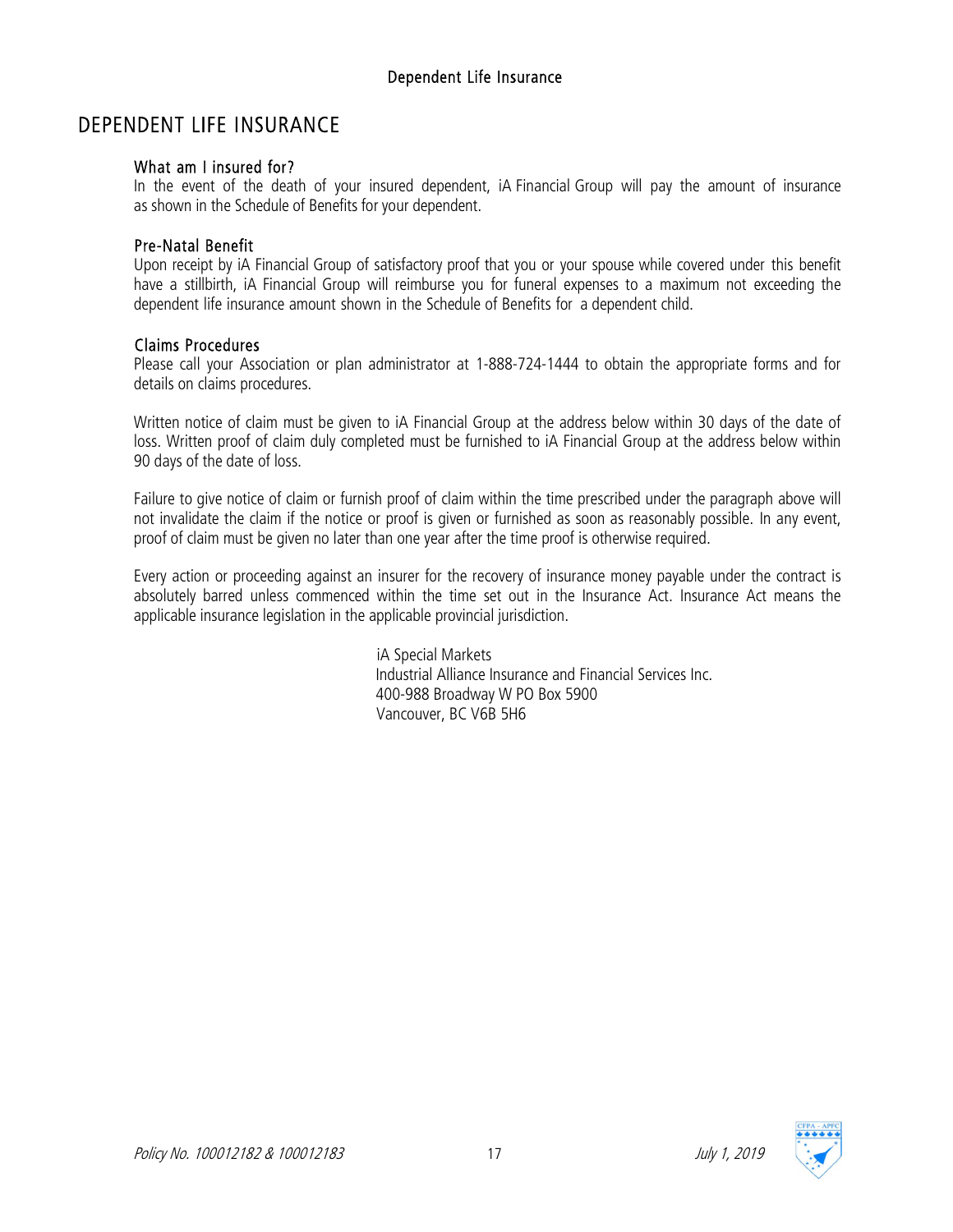# OPTIONAL LIFE INSURANCE

#### What am I insured for?

You and your insured spouse may apply for the amount of Optional Life Insurance as indicated in the Schedule of Benefits.

#### How do I apply?

For members who hold a valid Category 1 or Class 1 medical certificate, written application should be made on the forms provided by your plan administrator and coverage will not take effect until the completed application and any required attachments are received and approved by your plan administrator.

For members who do not hold a valid Category 1 or Class 1 medical certificate, and for their spouses, written application should be made on the forms provided by iA Financial Group and coverage will not take effect until the date that iA Financial Group approves the health evidence application, in writing. iA Financial Group will be responsible for the cost of medical fees incurred in obtaining any medical information required to proceed with the application.

#### Maximum Benefit

The amount of Optional Life insurance issued to you or your spouse will not exceed the maximum indicated in the Schedule of Benefits.

#### Termination of Optional Life Benefits

The Optional Life Insurance will terminate on the occurrence of any of the following events:

- termination of this Optional Life Insurance Provision, or
- the cessation of premium payments for the Optional Life Insurance, or
- the date you reach the termination age as indicated in the Schedule of Benefits.

#### Living Benefit

In the event of your terminal illness with a prognosis of death within 12 months from the date of written proof, iA Financial Group will pay to you an amount equal to 50% of your Optional Life Insurance in force up to a maximum of \$100,000 provided such insurance has been in force for at least two full years at the time of prognosis.

#### Daycare Benefit

If you die while your Optional Life Insurance is in force, iA Financial Group will pay the reasonable and necessary expenses incurred for your Dependent Children, under age 13, who are either enrolled in a legally licensed daycare centre at the date of death or enrol within 12 months of your death. This benefit is subject to a limit equal to the lesser of 5% of your Optional Life Insurance in force or \$5,000 per year, for up to 4 consecutive years, for each Dependent Child.

#### Education Benefit

If you die while your Optional Life Insurance is in force, the Company will pay the reasonable and necessary postsecondary education expenses incurred for Dependent Children who are either enrolled as a full-time postsecondary student at the date of death or enrol in a full-time post secondary program within 12 months of your death. This benefit is subject to a limit equal to the lesser of 5% of your Optional Life Insurance in force or \$5,000 per year, for up to 4 consecutive years for each Dependent Child.